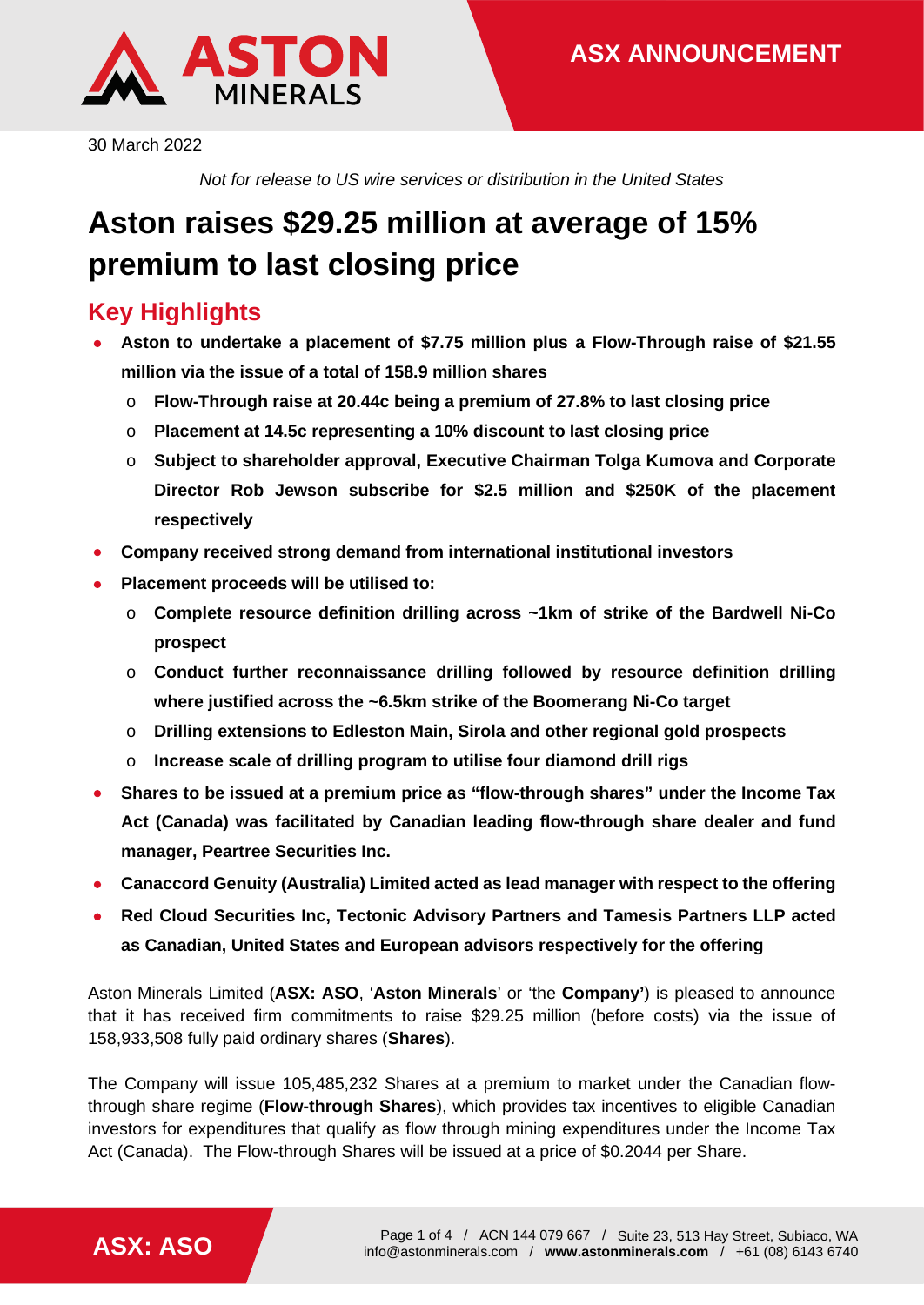Concurrently, the Company is undertaking a placement of 53,448,276 Shares to Australian sophisticated and professional investors at an issue price of \$0.145 to raise \$7.75 million (before costs) (**Placement Shares**). Tolga Kumova, Executive Chairman, has subscribed for \$2.5 million and Rob Jewson, Corporate Director, has subscribed for \$250K. Director participation is subject to shareholder approval, to be sought at a meeting to be convened shortly.

Executive Chairman, Tolga Kumova commented "*After going to site, evaluating the scale of mineralisation across the entire Boomerang Target and the prevalence of extensive nickel sulphides across countless core racks from each drill hole, it is abundantly clear the magnitude of the discovery which is rapidly unfolding. The Company is now in a strong financial position to deliver on its objectives to define a potentially globally significant nickel-cobalt sulphide deposit within a Tier 1 mining jurisdiction. Having low cost, environmentally friendly hydroelectric power strengthens the status of this Project to meeting modern industry best environmental practices.*

*"Resource definition drilling is well underway at Bardwell and we continue to intersect extensive nickel-cobalt sulphide mineralisation, in every single drill hole to date. With the increased funding, we will be phasing into having three rigs operating at Bardwell and a fourth rig alternating between additional prospects within the Boomerang Target and gold prospects.*

*"Even though extensive exploration has been conducted by Aston in a relatively short period across both the nickel and gold prospects within the Edleston Project, we are only really just scratching the surface in terms of the potential strike length to be tested.*

*"Upcoming value catalysts for the Company in the next six months include ongoing exploration results from nickel and gold, metallurgical test work from nickel, an exploration target for nickel mineralisation, a maiden mineral resource for gold at Edleston Main and a maiden nickel mineral resource across Bardwell."*

### **Flow-Through Share Placement**

The term "flow-through share", as defined by the Canadian Income Tax Act ("**Act**"), refers to an ordinary share that will be issued by the Company to an investor under a written agreement with the investor, whereby the Company agrees to incur flow through mining expenditures and to renounce tax deductions associated with those expenditures to the investor.

If the Company and the investor comply with the rules under the Act, the investor will be entitled to deduct the amount renounced in computing the investor's income for Canadian income tax purposes and as a result, the flow-through shares are issued at a higher price.

A total of 105,485,232 Flow-through Shares will be issued at a price which is the Canadian dollar equivalent of \$0.2044 per share to raise proceeds of \$21.55 million prior to costs.

#### **Placement**

Concurrently, the Company is undertaking a placement of 53,448,276 Shares at an issue price of \$0.145 to raise \$7.75 million (before costs) to Australian sophisticated and professional investors. Tolga Kumova, Executive Chairman, has subscribed for \$2.5 million and Rob Jewson, Corporate Director, has subscribed for \$250K. Messrs Kumova and Jewson's subscriptions are subject to shareholder approval.

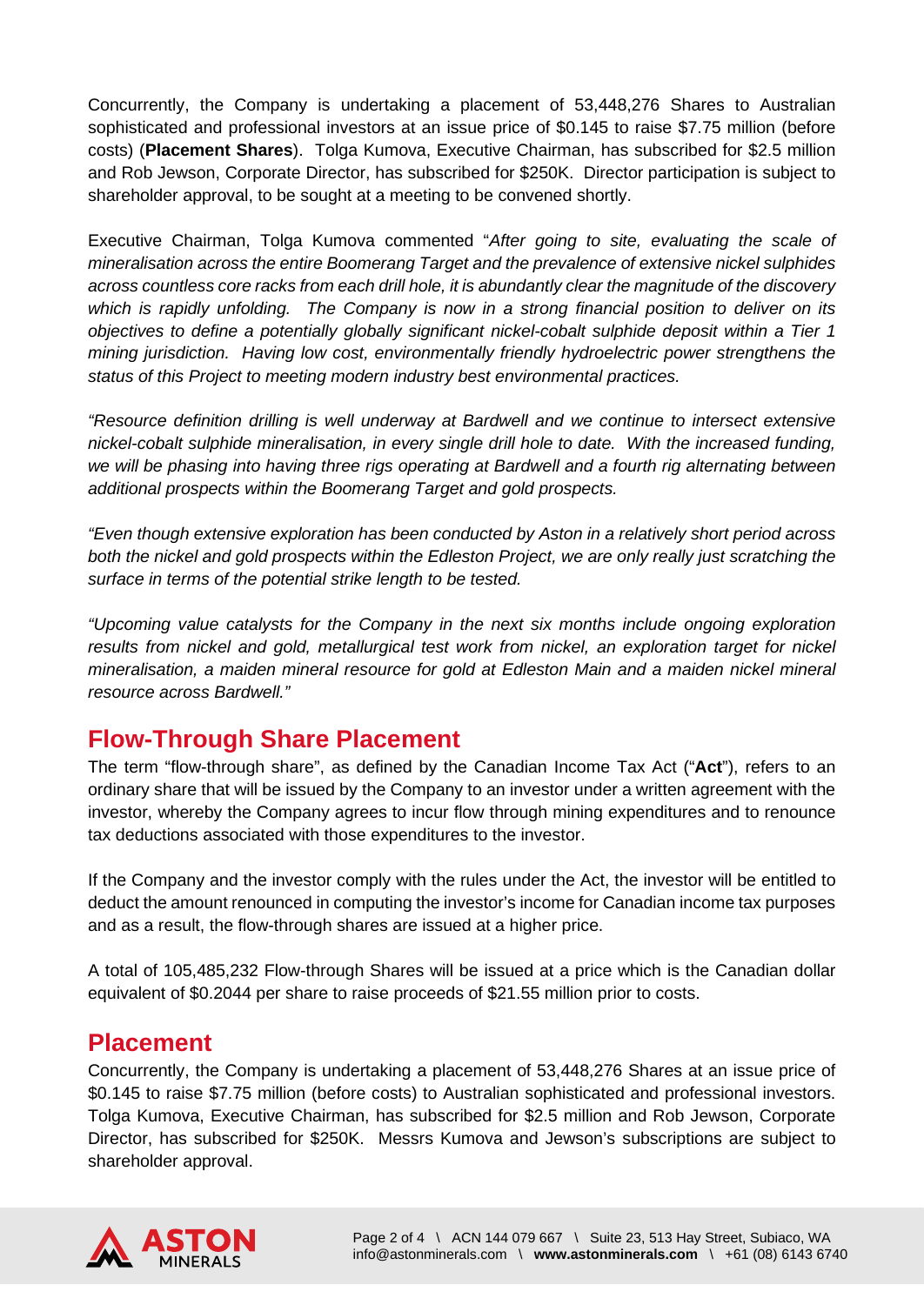The Flow-Through and Placement Shares (with the exception of the shares to be issued to Messrs Kumova and Jewson) will be issued under the Company's existing placement capacity under ASX Listing Rules 7.1 and 7.1A as set out below. Settlement of these Shares is expected to occur on Friday, 8 April 2022 and the new shares will rank equally with the Company's existing shares on issue.

|                                                                            | <b>Shares</b> | Dilution % |
|----------------------------------------------------------------------------|---------------|------------|
| <b>Current Shares on issue</b>                                             | 954, 197, 429 |            |
| <b>Shares to be issued under Listing Rule</b><br>7.1                       | 137,129,614   | 12.32%     |
| <b>Shares to be issued under Listing Rule</b><br><b>7.1A</b>               | 2,838,376     | 0.25%      |
| <b>Shares to be issued to Directors</b><br>subject to shareholder approval | 18,965,517    | 1.70%      |
| <b>Total Shares on Issue After Placement</b>                               | 1,113,130,937 | 14.28%     |

Canaccord Genuity (Australia) Limited acted as lead manager with Red Cloud Securities Inc, Tectonic Advisory Partners and Tamesis Partners LLP acting as Canadian, United States and European advisors respectively. Fees payable with respect to the capital raising are a 5% capital raising fee, a 1% management fee and the issue of 9,536,010 unquoted options exercisable at \$0.29 each and expiring 2 years from the date of issue (subject to shareholder approval).

Peartree Securities Inc. facilitated the placing of the premium price "flow through shares" under the Income Tax Act (Canada).

# **Edleston Project Overview, Ontario, Canada (100% ASO)**

The Edleston Project is located approximately 60km via road to the south of Timmins, Ontario, Canada. The towns of Timmins and Kirkland Lake are located close by and host significant former and current producers, with required services and skilled labour available to support exploration and development of the Project.



**Figure 1: Edleston Project Location Plan**



Page 3 of 4 \ ACN 144 079 667 \ Suite 23, 513 Hay Street, Subiaco, WA info@astonminerals.com \ **www.astonminerals.com** \ +61 (08) 6143 6740